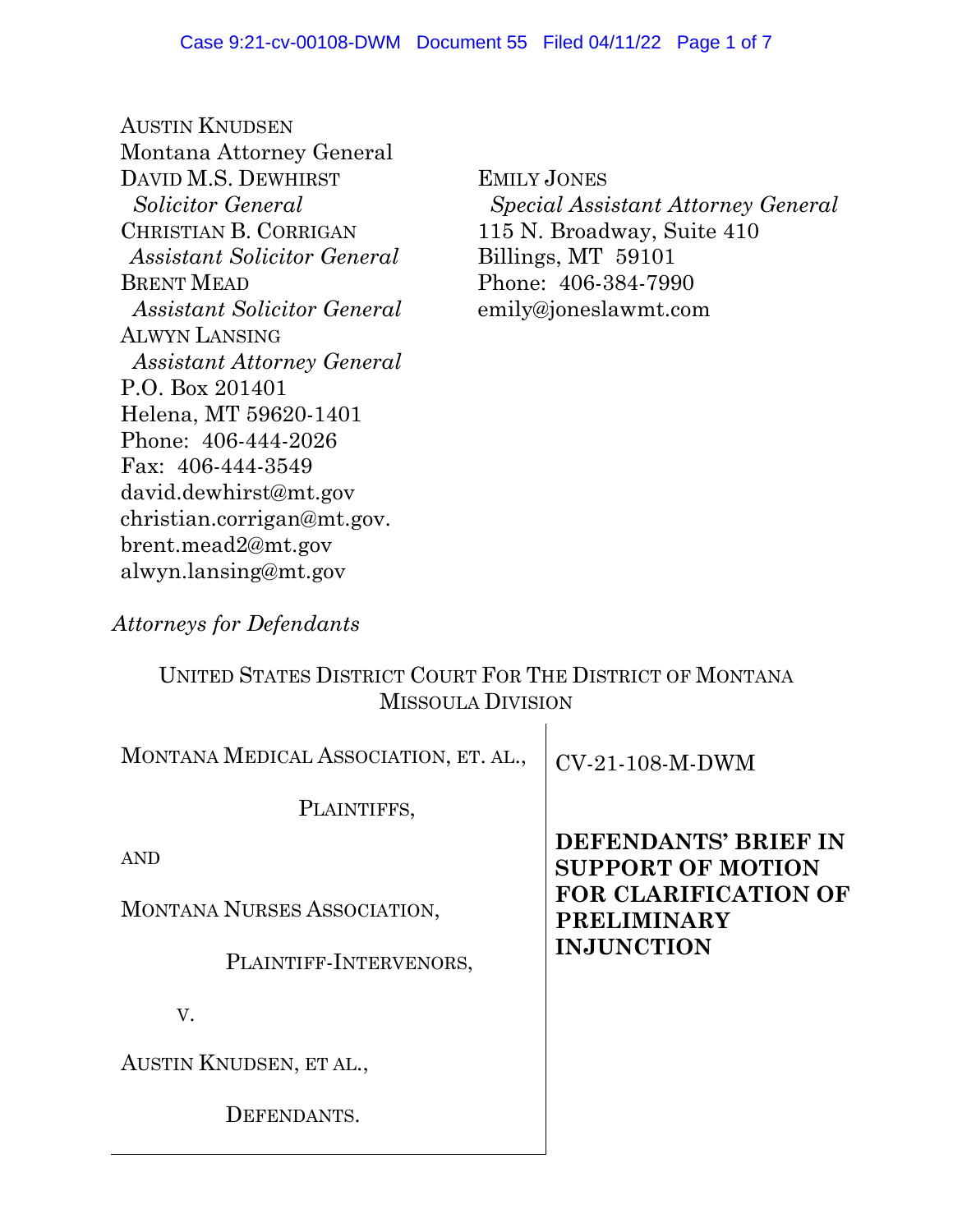#### **INTRODUCTION**

Defendants respectfully request that the Court clarify its March 18, 2022, Order, Doc. 53, granting in part and denying in part Plaintiffs' motion for preliminary injunction. Defendants seek clarification regarding COVID-19 "booster doses," the CMS Omnibus Covid-19 Health Care Staff Vaccination Interim Final Rule, 86 Fed. Reg. 61,568 ("CMS Rule"), and enforcement of MCA § 49-2-312. As discussed below, Defendants believe enforcement of MCA § 49-2-312 against health care facilities requiring employees to receive a COVID-19 booster dose is not prohibited by this Court's Order because the CMS Rule only requires staff to be "fully vaccinated," which is defined as "2 weeks or more since they completed a primary vaccination series for COVID-19." 86. Fed. Reg. at 61571. Defendants, however, in an abundance of caution and with due respect for the Court's March 18 Order, seek clarification prior to taking any further action.

#### **DISCUSSION**

On February 16, 2022, Plaintiffs and Plaintiffs-Intervenors filed a joint motion for preliminary injunction alleging that MCA § 49-2-312 and § 49-2-313 were (1) preempted by the CMS Rule and (2) unconstitutional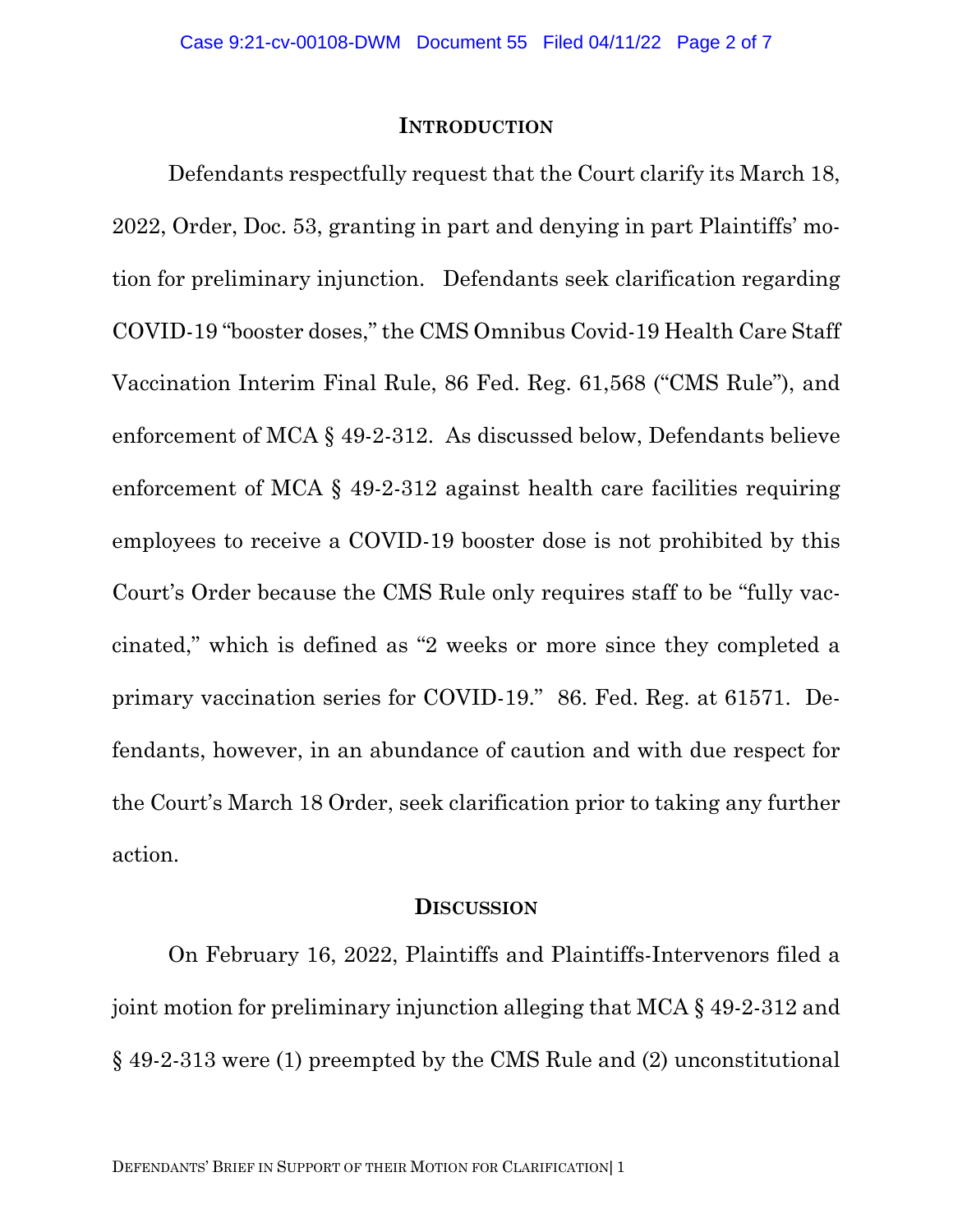under the Equal Protection Clause of the Fourteenth Amendment. *See* Doc. 42 at 2; Doc. 43 at 10–11. On March 18, 2022, this Court granted the motion in part and denied it in part. Doc. 53. The Court granted the motion "in that enforcement of § 49-2-312 as it relates to the COVID-19 vaccine is enjoined from enforcement against all Montana health care facilities and individual practitioners and clinics subject to the Interim Final Rule for so long as the Interim Final Rule remains in effect." Doc. 53 at 24. The Court denied the motion in all other respect. *Id.*

Defendants seek clarification from this Court because they have been made aware that at least one healthcare provider in the State of Montana is presently requiring employees to receive COVID-19 booster doses by May 1, 2022 as a condition of employment. *See* Benefis Memo at 1. MCA § 49-2-312(1)(b) makes it unlawful for an employer "to refuse employment to a person, to bar a person from employment, or to discriminate against a person in compensation or in a term, condition, or privilege of employment based on the person's vaccination status." Vaccination status is defined by  $\S$  49-2-312(5)(b) as "an indication of whether a person has received one or more doses of a vaccine." Requiring booster doses, thus, plainly violates MCA § 49-2-312. On March 18, 2022, this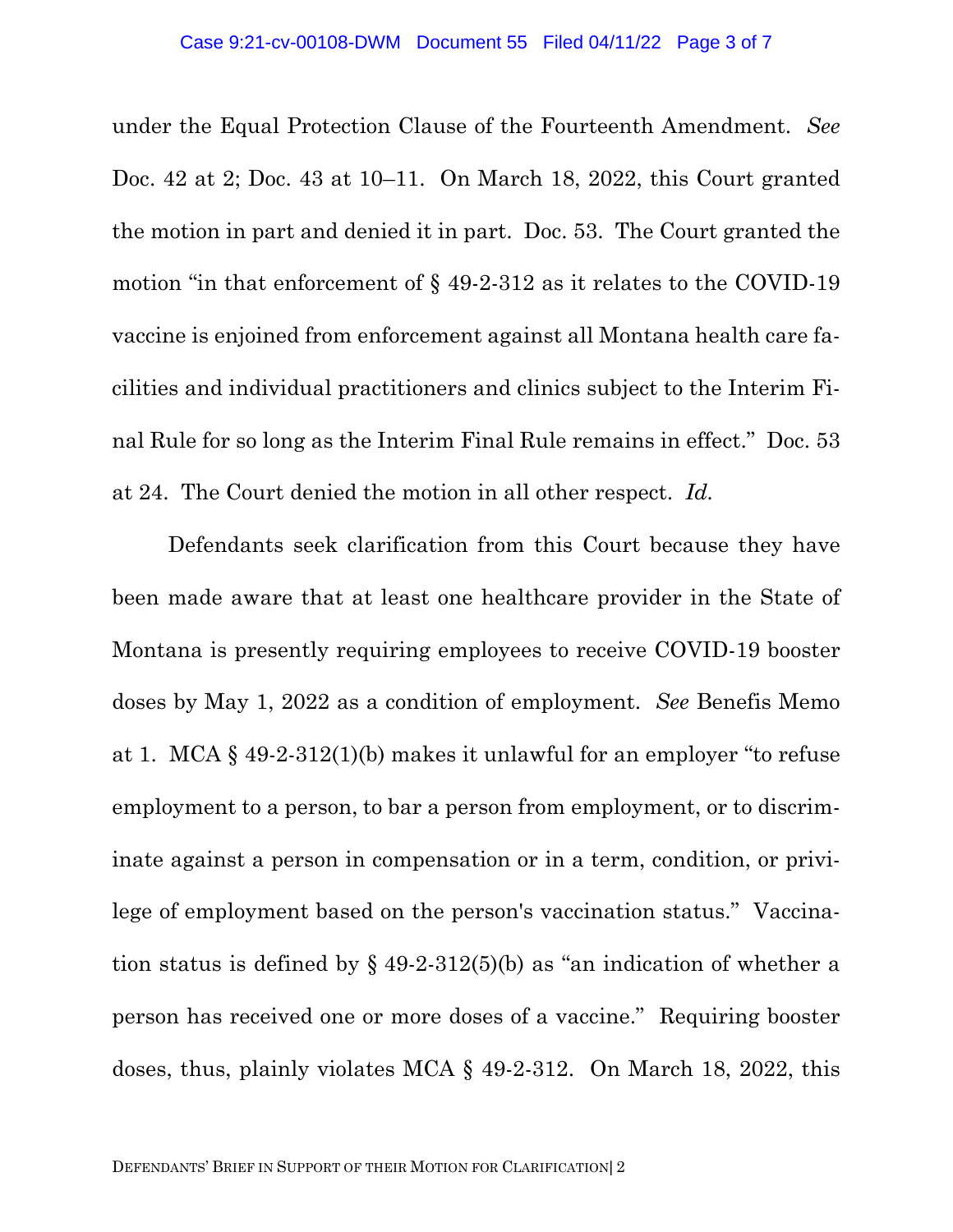Court issued an order granting in part and denying in part Plaintiffs' motion for preliminary injunction. Doc. 53. The only question is whether Defendants are enjoined from enforcing MCA § 49-2-312 under these circumstances by the Court's March 18 Order. Defendants believe they are not.

This Court found that MCA § 49-2-312 was preempted by the CMS Rule, which "requires most Medicare- and Medicaid-certified providers and suppliers to ensure that their staff are fully vaccinated for COVID-19." Doc. 53 at 5 (quoting 86 Fed. Reg. at 61,568). The Court concluded that Plaintiffs were likely to succeed on the merits of their claim that MCA § 49-2-312 was preempted by the CMS Rule because it would be impossible for private parties to comply with both Montana law and federal law. *See* Doc. 53 at 14–15. Defendants, therefore, believe this Court's injunction only bars enforcement of MCA § 49-2-312 so far as it is preempted by the CMS Rule.

The CMS Rule requires participating health care facilities to "develop and implement policies and procedures to ensure that all staff are fully vaccinated for COVID-19." 86 Fed. Reg. at 61616. The CMS Rule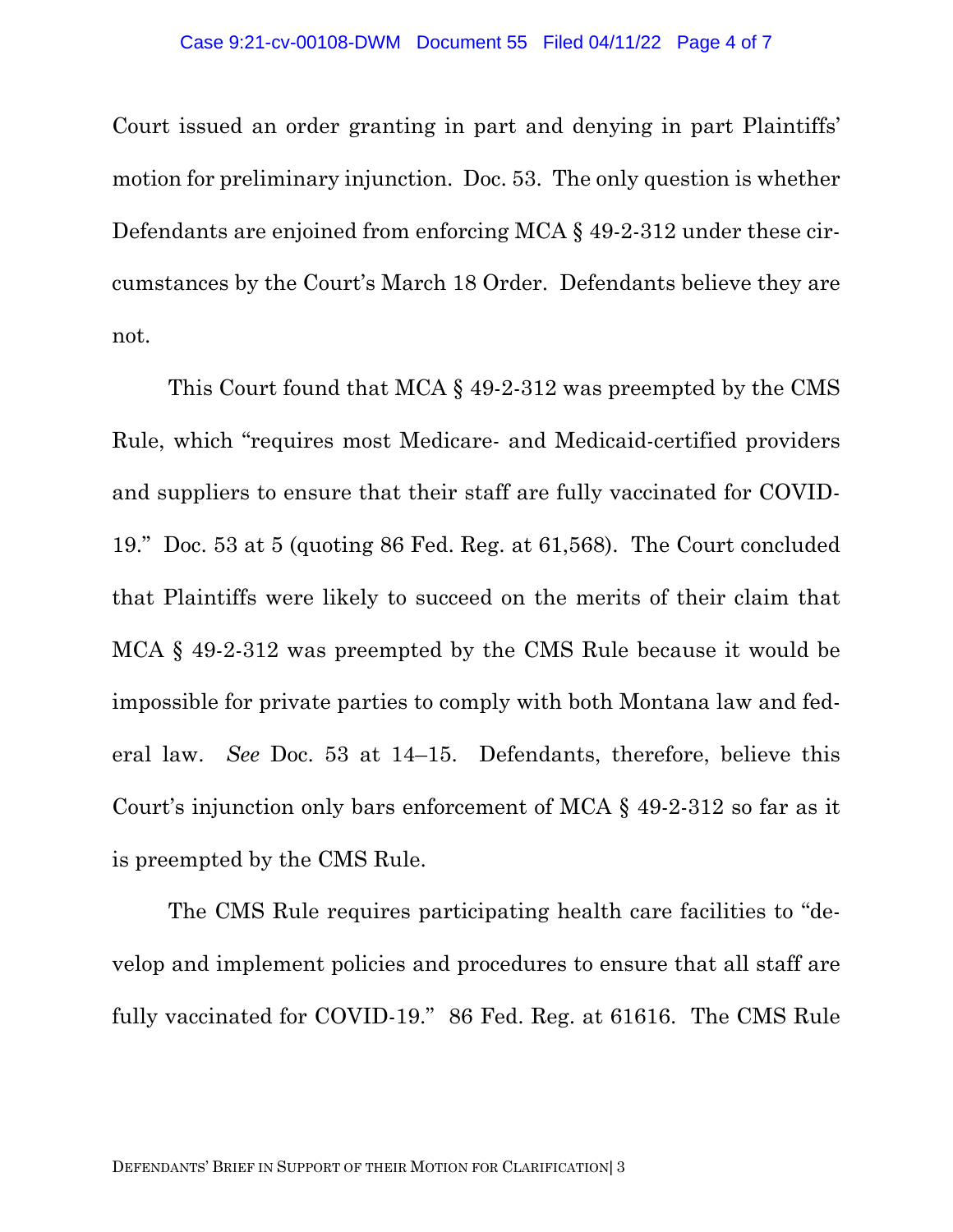### Case 9:21-cv-00108-DWM Document 55 Filed 04/11/22 Page 5 of 7

is clear throughout that "fully vaccinated" refers only to the primary COVID-19 vaccine—not booster doses:

For purposes of this section, staff are considered fully vaccinated if it has been 2 weeks or more since they completed a primary vaccination series for COVID-19. The completion of a primary vaccination series for COVID-19 is defined here as the administration of a single-dose vaccine, or the administration of all required doses of a multi-dose vaccine.

42 C.F.R. 482.42(g) (Hospitals); § 485.640(f) (Critical Access Hospitals),

§ 416.51(c) (Ambulatory Surgical Centers); *accord* 86 Fed. Reg. at 61563 ("Based on current CDC guidance, individuals are considered fully vaccinated for COVID-19 14 days after receipt of either a single-dose vaccine (Janssen/Johnson & Johnson) or the second dose of a two-dose primary vaccination series (Pfizer-BioNTech/Comirnaty or Moderna)").<sup>1</sup> The CMS Rule also says "a booster dose of vaccine is administered when the initial immune response to a primary vaccine series is likely to have

<sup>1</sup> The Preamble to the CMS Rule explains this as well: "In consideration of the different vaccines available for COVID-19, we require that providers and suppliers ensure that staff are fully vaccinated for COVID-19, which, for purposes of these requirements, is defined as being 2 weeks or more since completion of a primary vaccination series. This definition of 'fully vaccinated' is consistent with the CDC definition. Additionally, the completion of a primary vaccination series for COVID-19 is defined in the requirements as the administration of a single-dose vaccine, or the administration of all required doses of a multi-dose vaccine." 86 Fed. Reg. at 61571.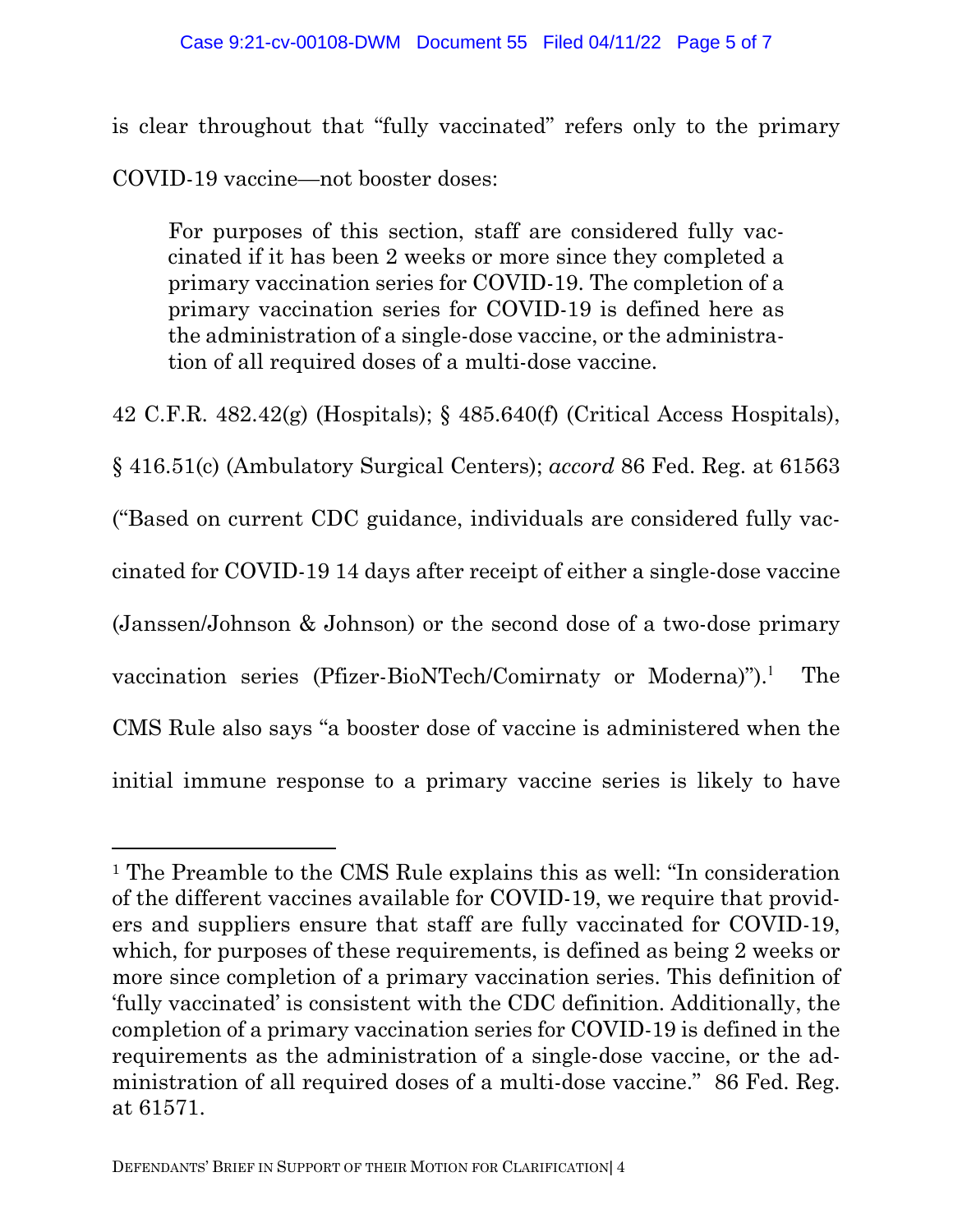waned over time." 86. Fed. Reg. at 61562. It, thus, expressly differentiates between a "booster dose" and the primary COVID-19 vaccine that satisfies the CMS Rule's definition of "fully vaccinated." *See id.* at 61562– 61563.

This is all to say that the CMS Rule clearly does not require booster doses for staff at covered health care facilities. As such, the CMS Rule does not preempt MCA § 49-2-312 as it relates to any requirements that "fully vaccinated" individuals receive a COVID-19 booster dose. Thus, Defendants would not be in violation of the Court's Order for enforcing MCA § 49-2-312 against facilities subject to the CMS Rule that require booster doses for staff. *See* Doc. 53 at 24.

For the reasons set forth above, Defendants respectfully request clarification of this Court's March 18 Order.

DATED this 11th day of April, 2022.

Respectfully submitted.

*/s/ Christian Corrigan*  CHRISTIAN B. CORRIGAN *Assistant Solicitor General* P.O. Box 201401 Helena, MT 59620-1401 christian.corrigan@mt.gov

*Attorney for Defendants*